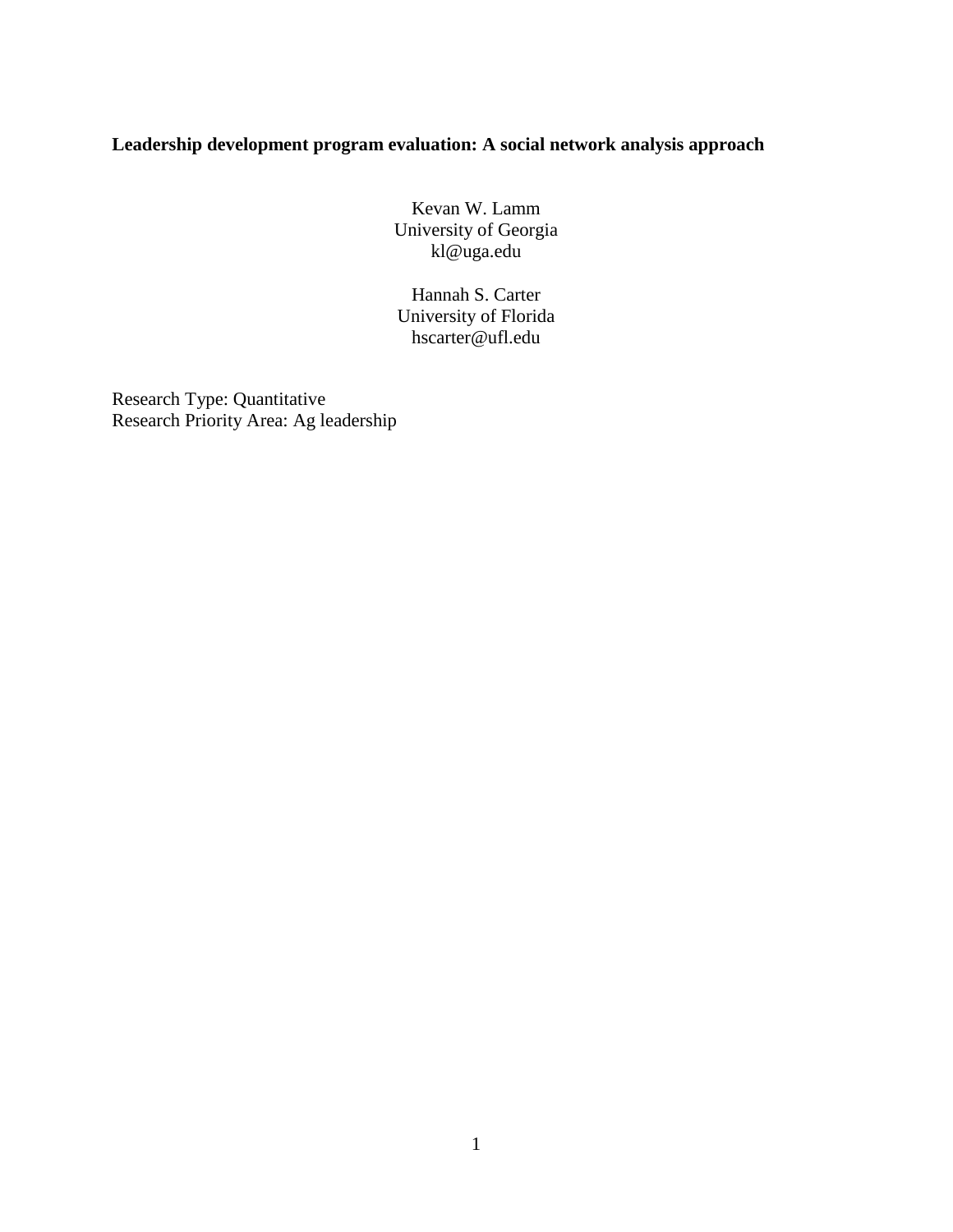### **Leadership development program evaluation: A social network analysis approach**

*When asked about the benefits of participating in agriculture and natural resource (ANR) leadership development programs, one of the most frequent responses is the network one can develop. However, despite the ubiquity of the perceived benefit there have been few empirical studies conducted to examine network development within ANR leadership development programs. With improved social network data capture and analysis techniques, contemporary ANR leadership development programs, and leadership educators more generally, are wellpositioned to take advantage of these developments. The results of the current study indicate social network analysis is an appropriate tool for establishing evaluative measures of network emergence and development within ANR leadership development programs.* 

### **Introduction**

When asked about the benefits of participating in agriculture and natural resource (ANR) leadership development programs, one of the most frequent responses is the network one can develop (e.g. Kelsey & Wall, 2003). However, despite the ubiquity of the perceived benefit there have been few empirical studies conducted to examine network development within ANR leadership development programs. From an educational perspective, ANR leadership development programs also represent non-traditional composite learning environments and typically include both formal and non-formal educational components (Kaufman, Rateau, Carter, & Strickland, 2012).

At the most fundamental level, leadership is about interactions between people. Northouse (2013) has defined leadership as, "a process whereby an individual influences a group of individuals to achieve a common goal" (p. 5). Leadership development programs therefore should naturally encourage and enable the development of these connections between participant learners. However, one of the critiques of leadership development programs more generally is a lack of rigor and accountability related to outcomes and impacts (Kellerman, 2012). Consequently, there seems to be a persistent challenge to quantify and empirically report what is more tacitly experienced by participant learners.

As social creatures (e.g. Ryan & Deci, 2000), humans and the interactions between oneself and others is a fundamental aspect of humanity (Bass, 2008). Social networks are a natural extension of this shared experience. ANR leadership development programs are generally composed of cohorts of individuals sharing common experiences and interacting throughout the program (Kaufman et al., 2012). Based on Bandura's Social Learning Theory (1977) it has been established part of the learning process is conditional on the shared learning experience amongst participants. From a social interaction perspective, the connections between individuals is paramount, "what happens to a group of actors is in part a function of the structure of connections among them" (Borgatti, Everett, & Johnson, 2018, p. 1).

With improved social network data capture and analysis techniques, contemporary ANR leadership development programs, and leadership educators more generally, are well-positioned to take advantage of these developments. With more sophisticated techniques available to measure, monitor, and evaluate social network, educators can be more responsive to the needs of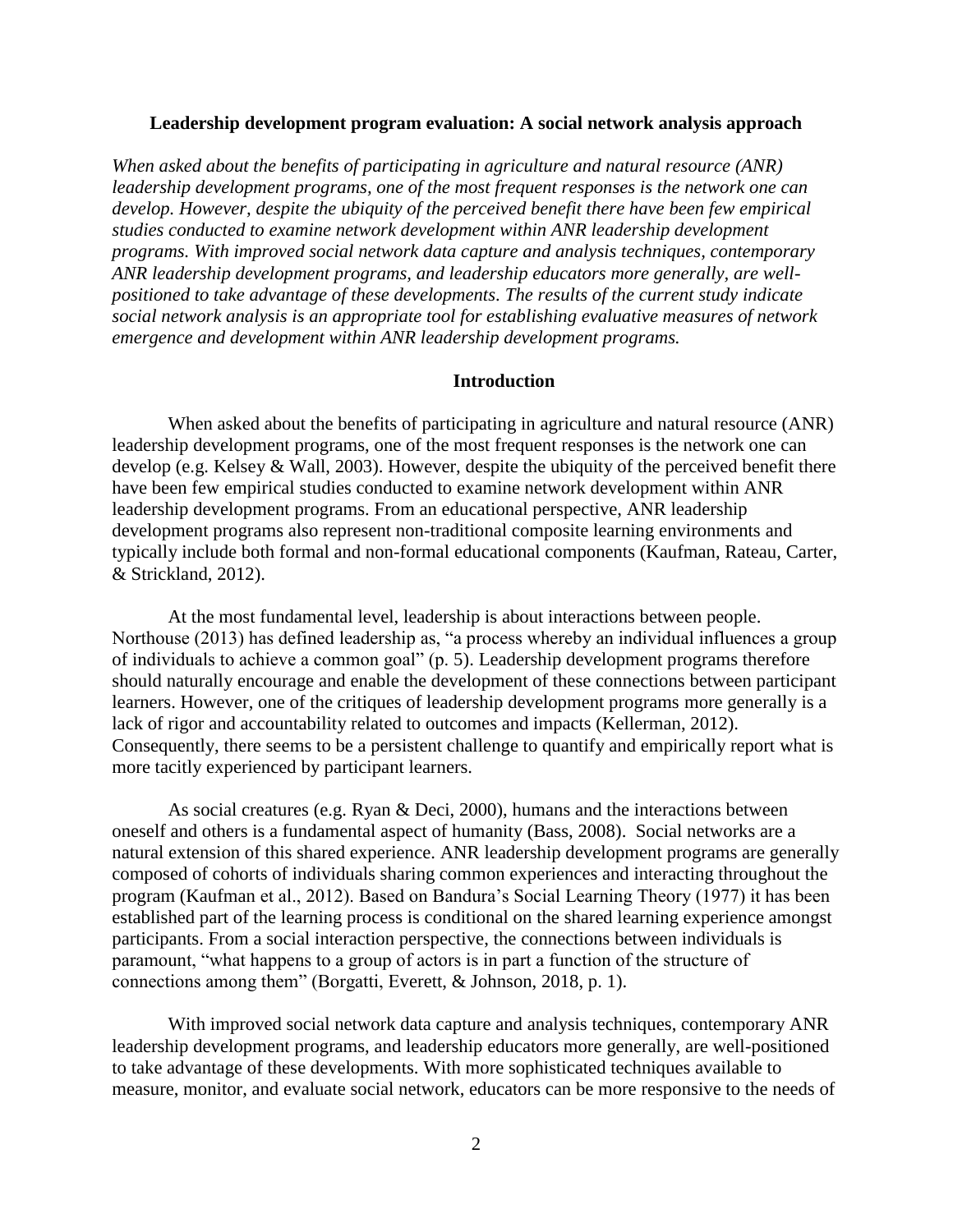learners (McKeachie & Svinicki, 2013). Furthermore, social network data can provide additional evaluation data educators can use to quantify the ANR leadership development program experience and outcomes

Priority area five of the National Research Agenda: American Association for Agricultural Education 2016 – 2020 (Roberts, Harder, & Brashears, 2016) addresses efficient and effective agricultural education programs with a particular focus on, "What evaluation methods, models, and practices are effective in determining the impacts of educational programs in agriculture and natural resources?" (p. 43). The purpose of this research is to present an evaluation approach and methodology for capturing and reporting leadership development programming impacts and outcomes, specifically the emergence and composition of networks among program participants.

## **Conceptual Framework**

The conceptual framework for this study was based on social capital (Coleman, 1988) and social networks (Borgatti, Mehra, Brass, & Labianca, 2009). The integration of the two theory bases is intended to provide both a theoretical basis for phenomenon to occur, in this case social capital preceding network emergence, and a theoretical framework in which to quantify the outcome, social networks.

## **Social Capital**

As Coleman (1988) established, social capital plays a significant role in human capital development. An individual amasses network connections and assets, these assets are then available to employ when appropriate (Burt, 2009). Network assets, or social capital is thus comprised of both strong and weak connections throughout a network (Lin, 2008). Additionally, social capital is composed of norms within a network to facilitate mutual understanding and expectations (Woolcock & Narayana, 2000).

Fundamentally, social capital may be considered to be a measure of informal power among a heterogenous group, or network (Bass, 2008). Although an individual with a higher level of social capital may not hold a formal position of authority within a network, such an individual is generally viewed as holding a degree of influence and access to resources beyond those of their peers (Rogers, 2003). More specifically, "the concept of social capital refers to the ways in which people make use of their social networks in *getting ahead*." (Hsung, Lin, & Breiger, 2010, Location No. 319).

Within the literature, social capital has been examined extensively. Stemming from the seminal works of Coleman (1988) and Lin, Fu, and Hsung (2001), social capital remains a relevant theory base for inquiry and analysis. For example, Mollenhorst, Völker, and Flap (2008), examined the relationship between social contexts and building personal networks. According to the researchers the place where people meet their network members is important to the resulting relationship. Additionally, Erickson (2004) found within the context of a local community organization engaged in the sale of goods and services amongst the group that social capital accrued at the local level had a relationship with social capital at a higher order level.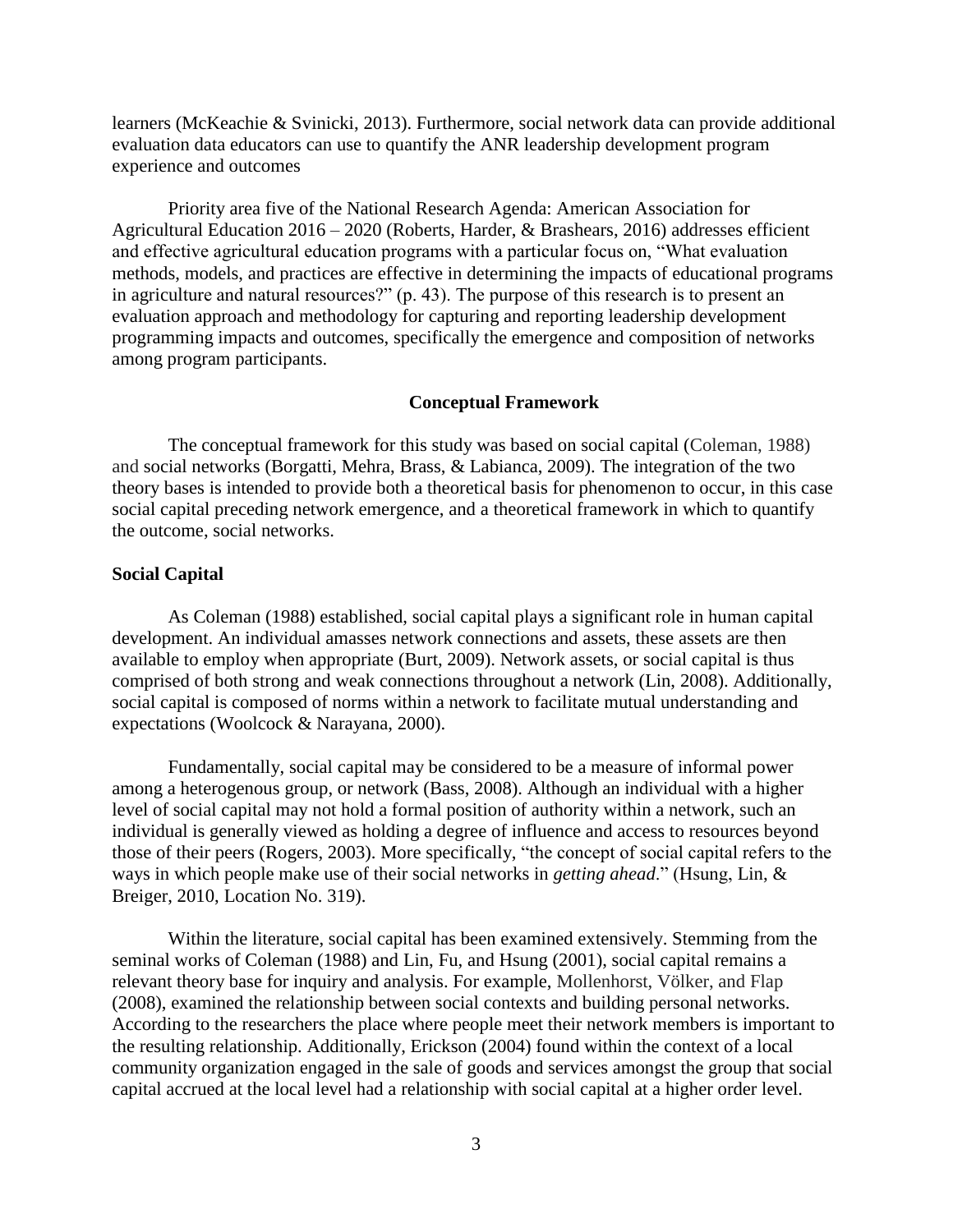Consequently, the existence of social capital locally within the organization was related to more social capital outside of the organization, in the community at large.

### **Social Networks**

Although contemporary social network analysis is done within the context of methodological rigor, social networks should not be confused with a methodology. Instead social networks are a representation of social phenomenon grounded in theoretical concepts intended to explain the social world (Borgatti & Halgin, 2011). Humans, and social interactions amongst humans, are complex based on the multitude of variables that may influence such interactions. However, despite the acknowledged challenges associated with observing and quantifying interactions, social network analysis has been employed widely to capture and analyze the phenomenon (Borgatti et al., 2009).

For example, Johnson, Boster, and Palinkas (2003), analyzed small group development among individuals. From an organizational interaction perspective, Lamm and Lamm (2017) examined the nature of relationships between funding agencies as reported by Biological Science educators. Additionally, Scott, Jiang, Wildman, and Griffith (2017), analyzed the emergence and of leadership networks in teams as well as the effectiveness of such networks. As it relates to leadership and social networks, Chrobot-Mason, Gerbasi, and Cullen-Lester (2016) analyzed the relationship between organizational identity and leadership identification, finding "individuals who identify strongly with their organization and team are more likely to see others as sources of direction, alignment, and commitment" (p. 307).

#### **Purpose & Research Objectives**

The purpose of this study was to analyze social network characteristics of an ANR leadership development program. The study was driven by the following research objectives:

- 1. Describe the nature of existing relationships amongst class members.
- 2. Describe the nature of advice seeking within network.
- 3. Describe the nature of support seeking within network.
- 4. Describe the nature of industry decision influence within network.
- 5. Describe the nature of industry influence within network.

#### **Methods**

A social network research design was employed for this study, specifically a wholenetwork design. An online questionnaire was developed based on recommendations within the literature (Borgatti et al., 2018). The questionnaire was developed for the purposes of the research and reviewed by a panel of experts to ensure content and face validity.

The questionnaire was sent to all 30 of the leadership development program participants in September 2016, prior the first session of the program. The timing was intentional to establish a robust baseline network measure and to minimize the effects of in-person interactions which occur after the program began (Borgatti et al., 2018). There were 29 responses for a 97% response rate. Consistent with the recommendations within the literature (Bono & Anderson,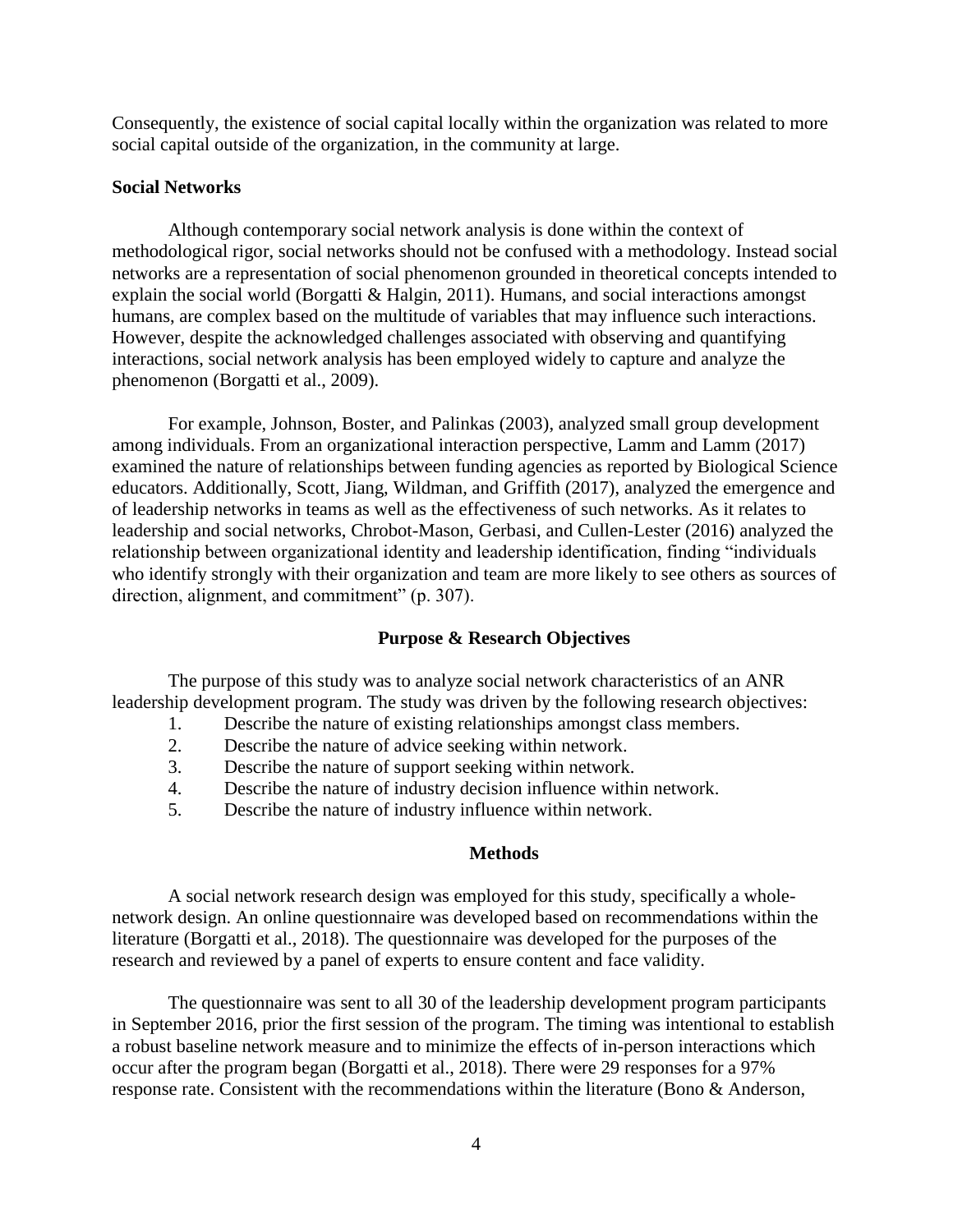2005), respondents were first asked to indicate whether they knew each of the 29 other class participants. All results from the analysis replaced respondent names with an ID number placeholder to preserve anonymity (Borgatti et al., 2018).

Next, respondents were asked how likely they were to seek advice from each of their classmates. There were two items used to assess advice. First, "If you needed help, you would seek advice from this person." Second, "You would seek support from this person if you wanted to implement a new idea." The items were adapted from sources previously established within the literature (e.g. Bono & Anderson, 2005; Ibarra, 1993; Salk & Brannen, 2000). Individuals indicated their response on a five-point, Likert-type scale. Possible responses to each item included: 1 – *Strongly Disagree*, 2 – *Disagree*, 3 – *Neutral*, 4 – *Agree*, 5 – *Strongly Agree*. Consistent with recommendations within the literature (Borgatti et al., 2018) scores were then converted to a dichotomous scale to facilitate analysis. Scores of 4 or 5 were coded as 1 and all other scores were coded as 0.

To examine influence within the network two questions were asked. First, "This person has a great deal of influence on the decisions that get made in your industry." Second, "This person has a great deal of influence on what happens in your industry." The items were adapted from sources previously established within the literature (e.g. Bono & Anderson, 2005; Brass & Burkhardt, 1993; Salk & Brannen, 2000). Participants responded to these questions for each classmate, using the same 5-point scale used for advice–likelihood. Consistent with recommendations within the literature (Borgatti et al., 2018) scores were then converted to a dichotomous scale. Scores of 4 or 5 were coded as 1 and all other scores were coded as 0.

The Ucinet 6 software package was used to visualize the network. Nodes represent participants and the lines connecting them indicate an individual (or multiple individuals) have a relationship. Node color is based on participant sex as reported by the participant. Blue indicates a male and pink indicates a female. Node size is determined by centrality within the network. Larger nodes indicate a more central location within the network. Line color is an indicator of whether the connection is reciprocal or one-way. Reciprocal relationships are displayed in red whereas one-way relationships are displayed in grey.

#### **Results**

#### **Visualization of Existing Relationships amongst Class Members**

Using the Ucinet 6 software package, the network of pre-existing known relationships amongst class members was visualized. A complete network map is provided in Figure 1. Within the group there were three individuals who did not have any pre-existing connections to other class members. Additionally, there was one pair of isolates only connected to each other, as well as four pendants, or individuals only connected to only one other person. Nevertheless, there were actors, ID2, ID1, ID15, ID10, ID19, ID7, and ID13 who had a high number of both reciprocal and unidimensional ties within the network.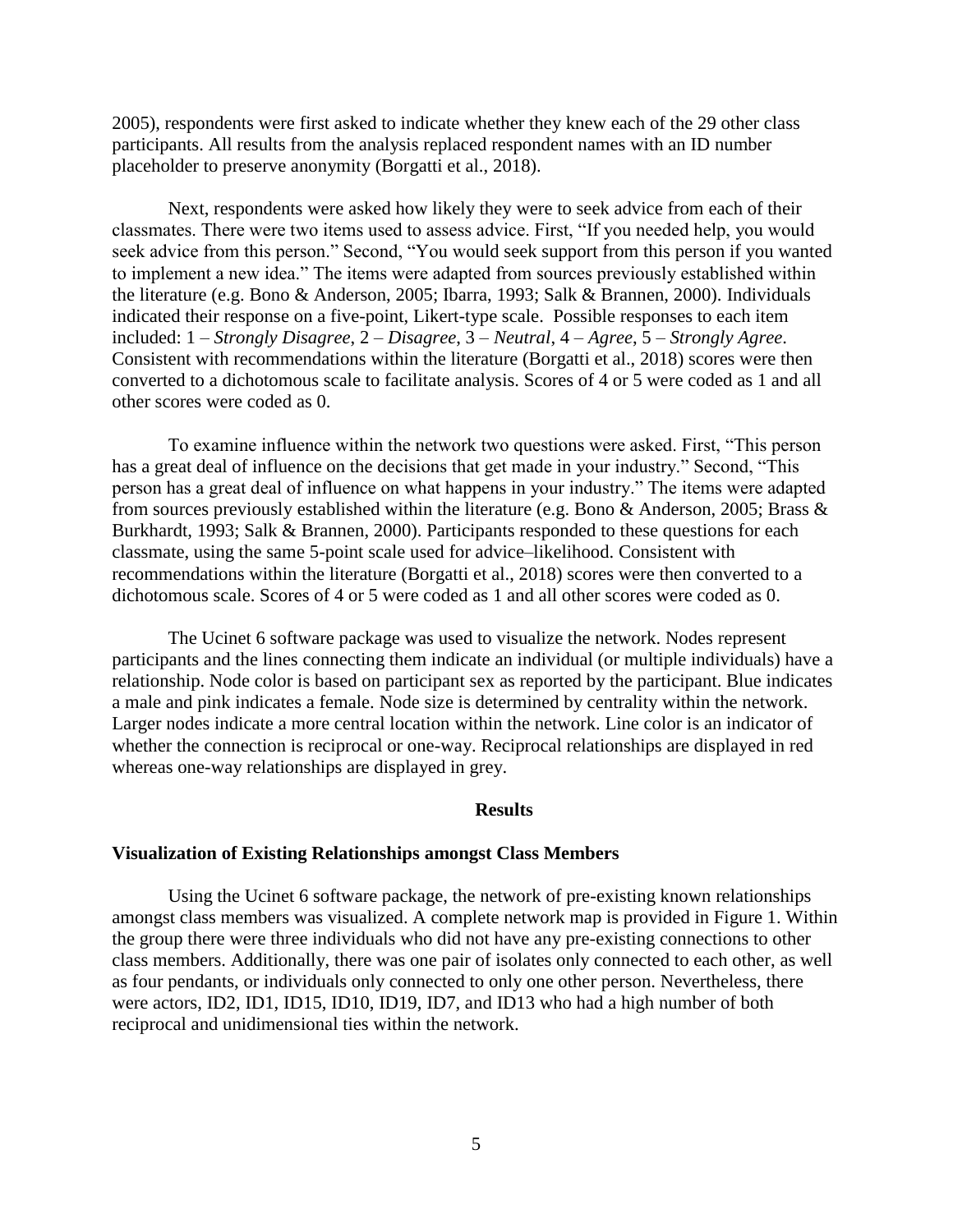

*Figure 1*. Map of existing relationships amongst class members.

## **Density of Existing Relationships in Network**

Density of the network was analyzed, specifically, the number of ties observed in the network as a proportion of the total number of possible ties (Borgatti et al., 2018). A density value of .166 with an average degree of 4.66 was calculated. The result indicated across all possible connections between nodes, 16.6% of connections exist. Additionally, the mean number of connections per individual is 4.66 across the network.

## **Visualization of Advice Likelihood amongst Class Members**

The visual representation of the advice seeking within the network is presented in Figure 2. The general characteristic of the network would indicate a centralized, core/periphery, pattern whereby there is a dense cluster of individuals located at the center of the network and the majority of the other individuals in the network distributed throughout the periphery of the network (Borgatti et al., 2018). Among the individuals clustered in the center of the network, ID4, ID9, ID22, and ID25 the nature of their centrality tends to be unidirectional, represented by grey lines, and not reciprocal, represented by red lines. Therefore, the centrality of these actors within the network is driven by their willingness to seek advice from many of their classmates. To the contrary actors ID2, ID10, and ID15 are more likely sources and recipients of advice within the network given the higher number of reciprocal ties. Actors ID1 and ID2 had the highest number of in-degree connections, or connections directed to them from others.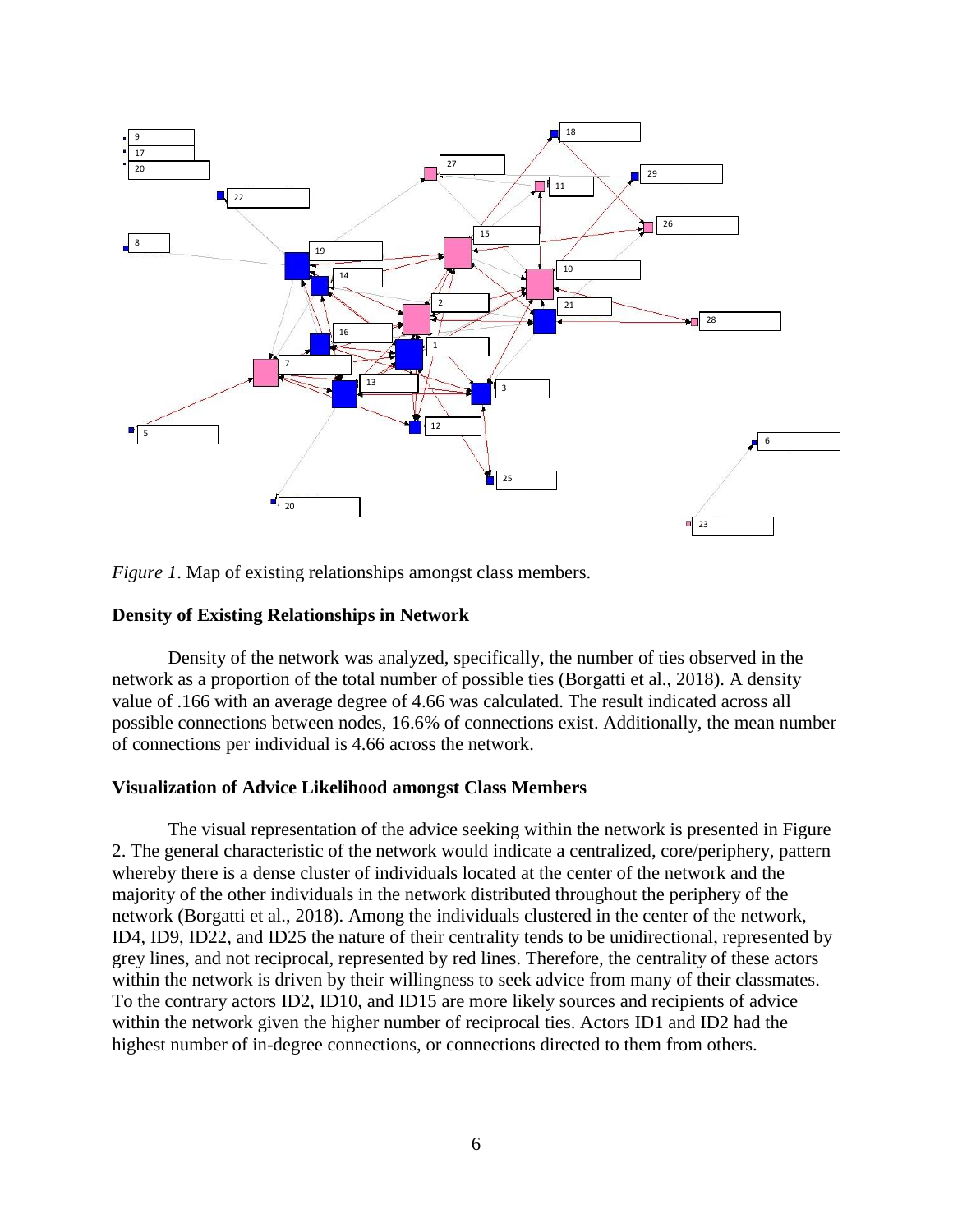

*Figure 2*. Map of advice seeking within network.

## **Density amongst Advice Likelihood Network**

A density value of .238 with an average degree of 6.66 was calculated. The result indicated across all possible connections between nodes, 23.8% of connections exist. The mean number of connections per individual is 6.66 across the network.

## **Visualization of Support Likelihood amongst Class Members**

The visual representation of the support seeking within the network is presented in Figure 3. The general characteristic of the network would indicate a centralized, or core/periphery, pattern whereby there is a dense cluster of individuals located at the center of the network and the majority of the other individuals in the network distributed throughout the periphery of the network (Borgatti et al., 2018). Individuals, ID4, ID9, ID22, ID25, and ID2 were clustered in the center of the network. Reciprocity of ties among actors was distributed among both central and peripheral actors.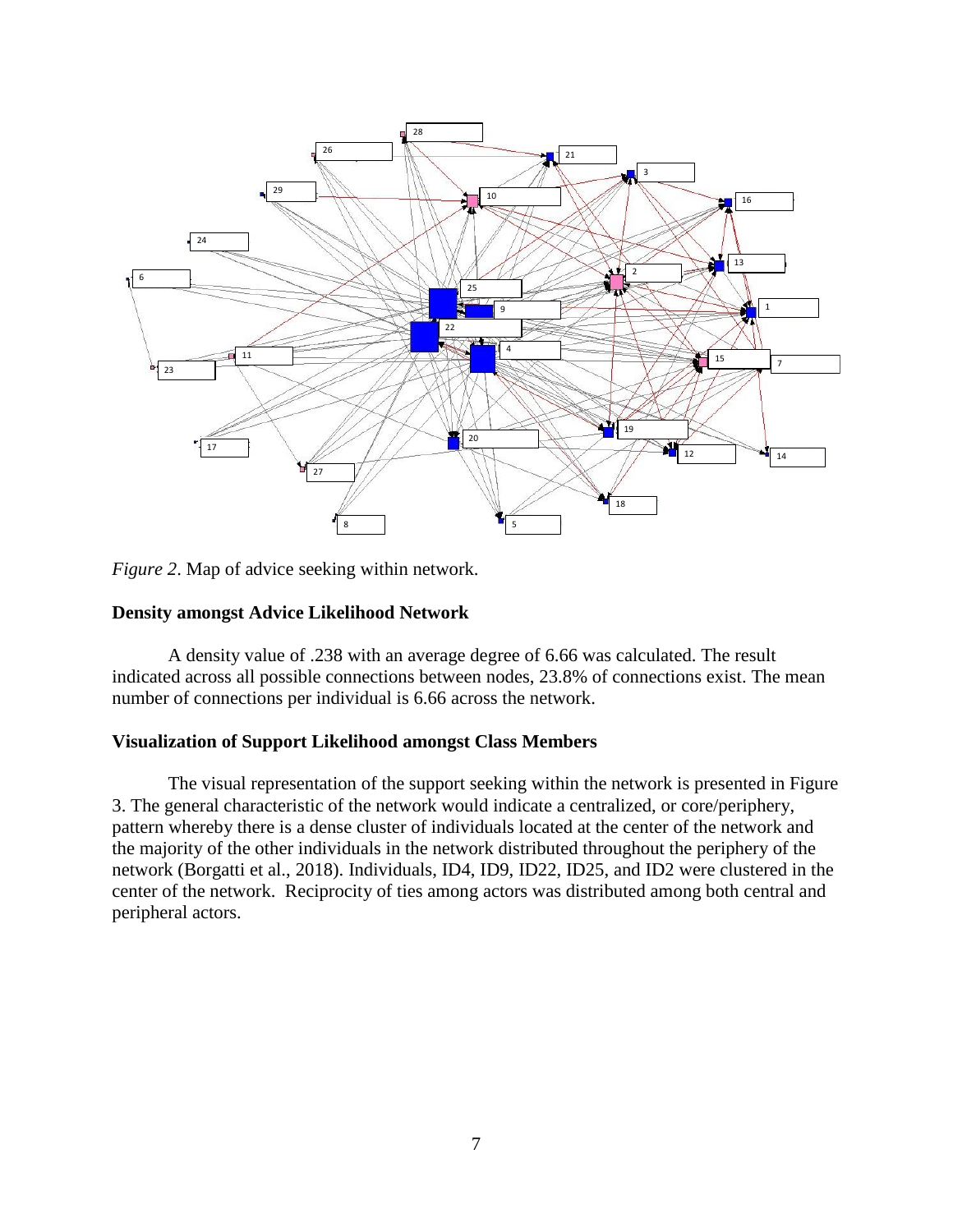

*Figure 3*. Map of support seeking within network.

## **Density amongst Support Likelihood Network**

A density value of .249 with an average degree of 6.97 was calculated. The result indicated across all possible connections between nodes, 24.9% of connections exist. The mean number of connections per individual is 6.97 across the network.

## **Visualization of Industry Decision Influence amongst Class Members**

The visual representation of the industry decision influence within the network is presented in Figure 4. The general characteristic of the network would indicate a decentralized pattern whereby there is there are limited central actors and connections between nodes in the network are limited (Borgatti et al., 2018). There were five individuals who were isolates. These individuals indicated none of the other classmates had a great deal of influence on the decisions made in their industry. Additionally, the remaining 24 classmates had the same response as it related to the five individuals influence on decisions made in their respective industries. Actor ID4 had the greatest number of connections among the network with the majority of ties being out-degree. Actor ID10 had the greatest number of in-degree connections.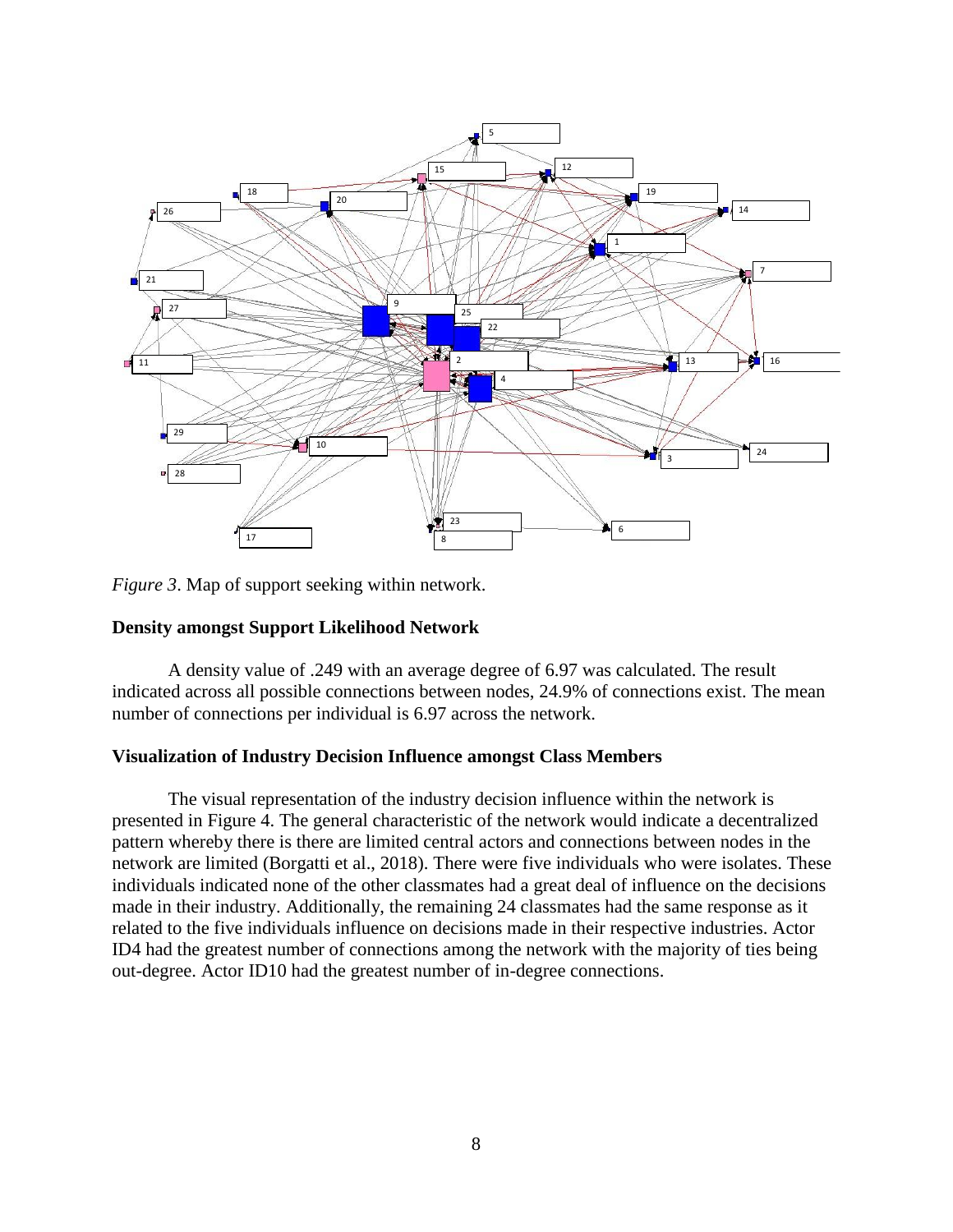

*Figure 4*. Map of industry decision influence within network.

## **Density amongst Industry Decision Influence Network**

A density value of .060 with an average degree of 1.69 was calculated. The result indicated across all possible connections between nodes, 6.0% of connections exist. The mean number of connections per individual is 1.69 across the network.

## **Visualization of Industry Influence amongst Class Members**

The visual representation of the industry influence within the network is presented in Figure 5. The general characteristic of the network would indicate a decentralized pattern with a clique structure, whereby there is there are limited central actors; however, there are subgroups identifiable based on key actors in bridge roles (Borgatti et al., 2018). There were five individuals who were isolates. These individuals indicated none of the other classmates had a great deal of influence on what happens in their industry. Additionally, the remaining 24 classmates had the same response as it related to the five individuals' industry influence. Related to actors within the network, ID4, ID10, ID19, and ID13 were in bridge roles whereby they served to connect cliques within the network. Actor ID4 had the greatest number of connections among the network with the majority of ties being out-degree. Actor ID10 had the greatest number of in-degree connections.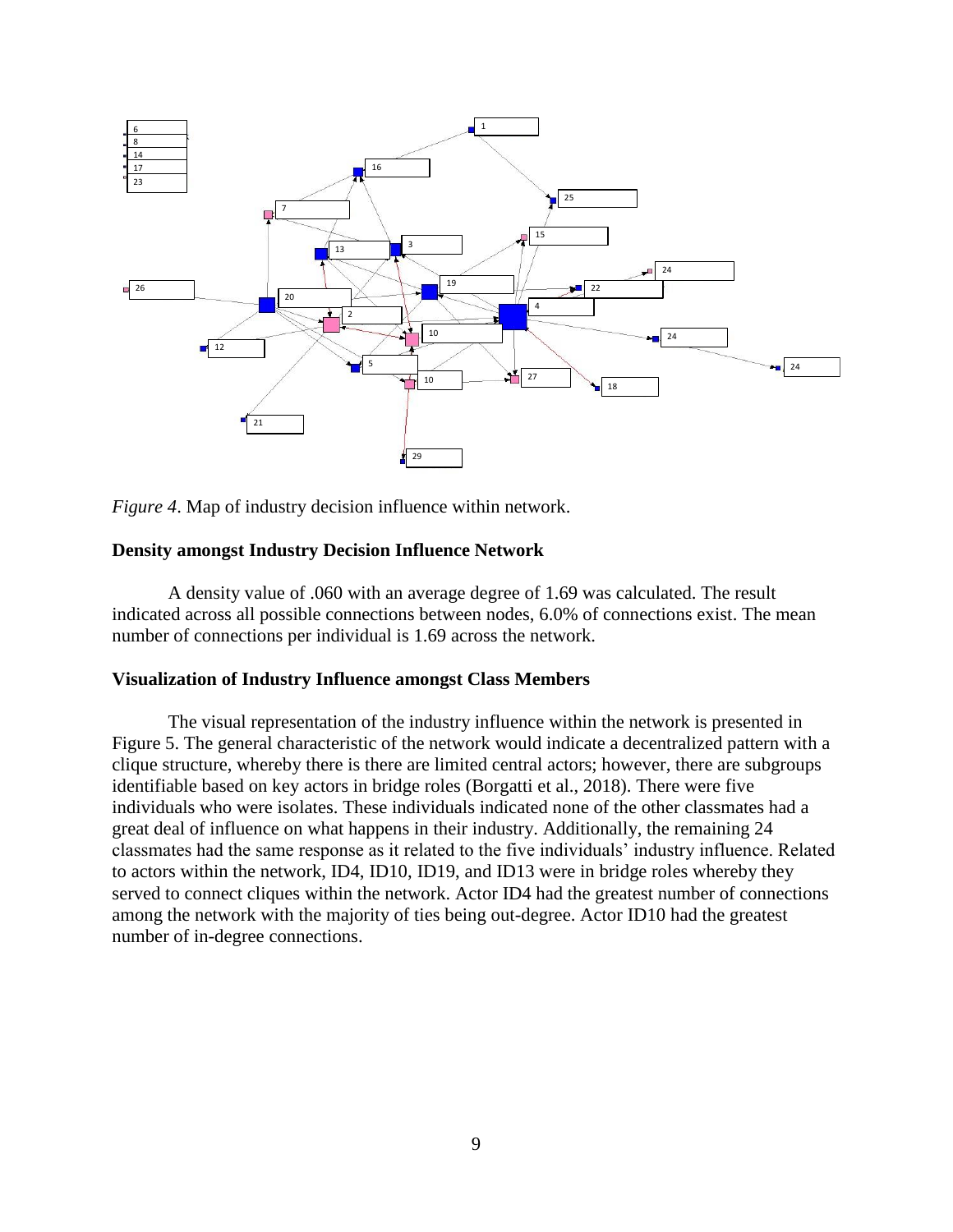

*Figure 5*. Map of industry influence within network.

### **Density amongst Industry Influence Network**

A density value of .052 with an average degree of 1.45 was calculated. The result indicated across all possible connections between nodes, 5.2% of connections exist. The mean number of connections per individual is 1.45 across the network.

## **Conclusions, Implications, and Recommendations**

Based on recommendations within the literature (e.g. Lamm, Carter, & Lamm, 2016), the current study was intended to provide a quantitative value as it relates to networks within ANR leadership development programs. Analyzing a single class of individuals at the start of a leadership development program provides an initial value to provide insights to the program director as they work with the class over the course of the program. Additionally, the results of the evaluation should provide a baseline, and evaluative model for other programs and social network analyses. As an emerging analytical technique social network analysis lacks an extensive literature base, particularly as it relates to ANR audiences and educational settings. Consequently, there are few established thresholds to inform what constitutes network considerations such as cohesion and density (Borgatti et al., 2018).

The analyses conducted were based on recommendations within the literature, specifically: identifying existing relationships among class members, identifying advice seeking within the network, identifying support seeking within the network, identifying individual influence on decisions within respective class member industries, and identifying individual influence on what happens within respective class member industries (Bono & Anderson, 2005).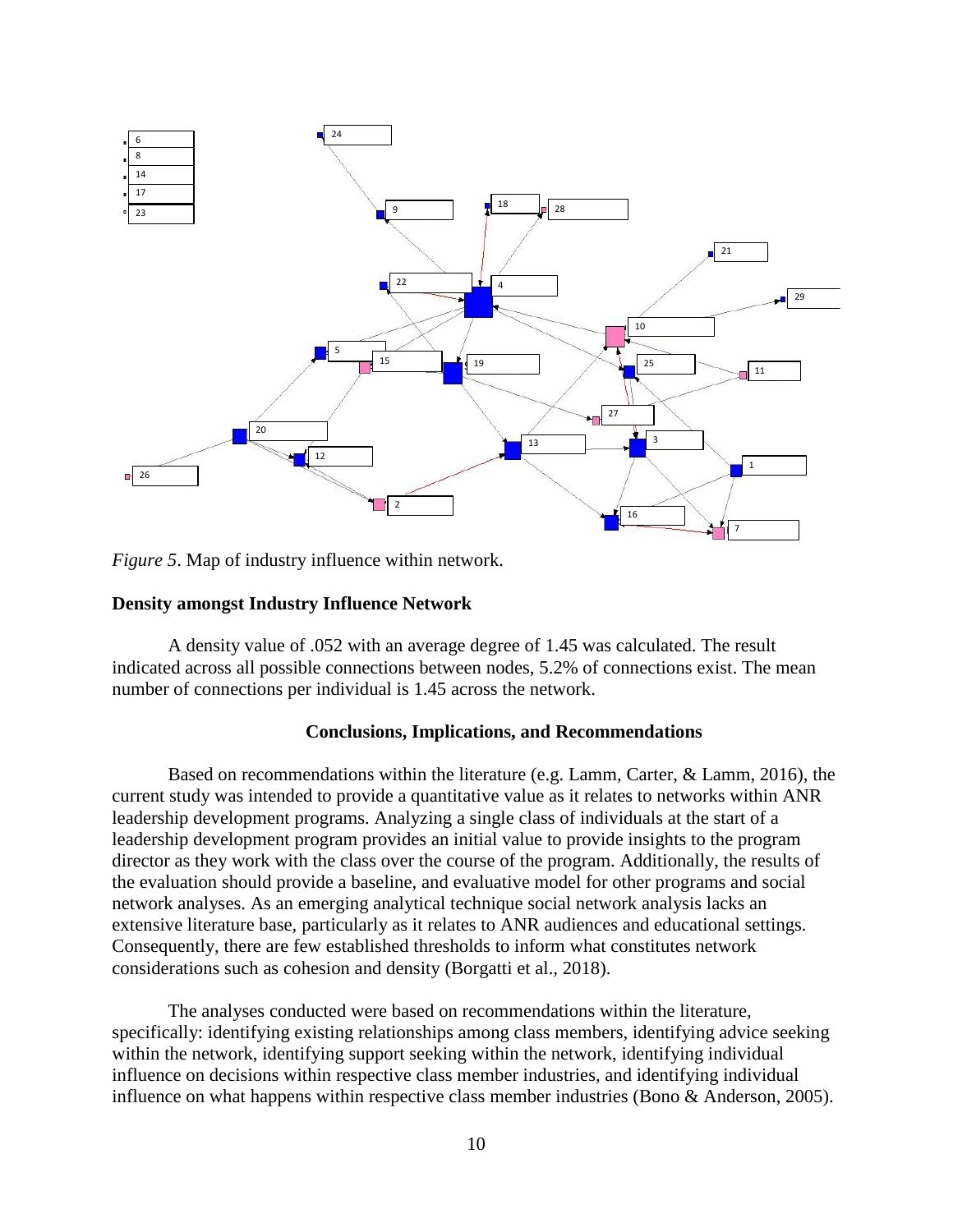The results of the analysis indicate for the analyzed class there is a mixture of existing relationships among participants. Specifically, there are unidimensional ties, reciprocal ties, central actors, periphery actors, pendants, and isolates. This result implies the current class has individuals who have known each other previously, as well as individuals who have not met anyone. Additionally, although there were several pre-existing relationships within the class, the network was not completely saturated, therefore there is an opportunity for the class to gain contacts and exposure within the agricultural and natural resource industry through program participation. A recommendation would be for the program leadership to purposively look for opportunities to integrate any isolates or pendants into the larger group.

Analysis of advice seeking within the class indicated there was a were a cluster of four individuals who were at the core of the network. Upon further analysis the directionality of ties within the advice network were noteworthy, especially in regard to non-reciprocated connections. Specifically, within social network analysis network centrality is calculated based on both in-degree (the number of people who would take advice from the individual) and outdegree (the number of people the individual would take advice from) connections. For example, if an individual had an in-degree of three and an out-degree of 25 their network centrality would be based on 28 total connections. If a second individual had an in-degree of 15 and out-degree of two, their network centrality would be based on 17 total connections. Therefore, the first individual would appear as more central to the network than the second; however, the second individual would be more valuable to the network based on the much larger number of people who would seek advice from them (Borgatti et al., 2018).

The results of the advice seeking analysis imply the program director should not consider ID25, ID9, ID22, and ID4 as class leaders based on their network centrality based on a high ratio of out-degree to in-degree connections. Instead these individuals are likely the most open to other ideas and insights, and humbler in their leadership and learning styles (Lamm, Carter, Stedman, & Lamm, 2014). However, ID1 and ID2 in the network had the highest number of indegree connections, therefore these actors may be considered as opinion leaders within the group. A further implication from these findings is the program leadership may be able to use ID1 and ID2 as opinion leaders and disseminators of information within the network (Lazarsfeld, Berelson, & Gaudet, 1948).

Consistent with advice seeking within the network, support seeking had a similar structure. A group of five individuals were clustered in the center of the network with the remaining class distributed at the periphery of the network. The same actors, ID25, ID9, ID22, and ID4 were central in both advice seeking and support seeking networks. An additional actor, ID2 was also central in the supporting seeking network. A noteworthy different is the reciprocal nature of ID2 connections, specifically, this individual was not only willing to seek support from class members, but was also seen as a source of support for class members. This result is not unexpected given the position and number of connections ID2 was observed to have within the existing relationships analysis. An implication from this finding would be ID2 has the potential to take on a caretaking type role within the informal dynamics of the group. Seen as a source of support the individual may be well-positioned to liaise between class members, as well as between the class as a whole and program leadership.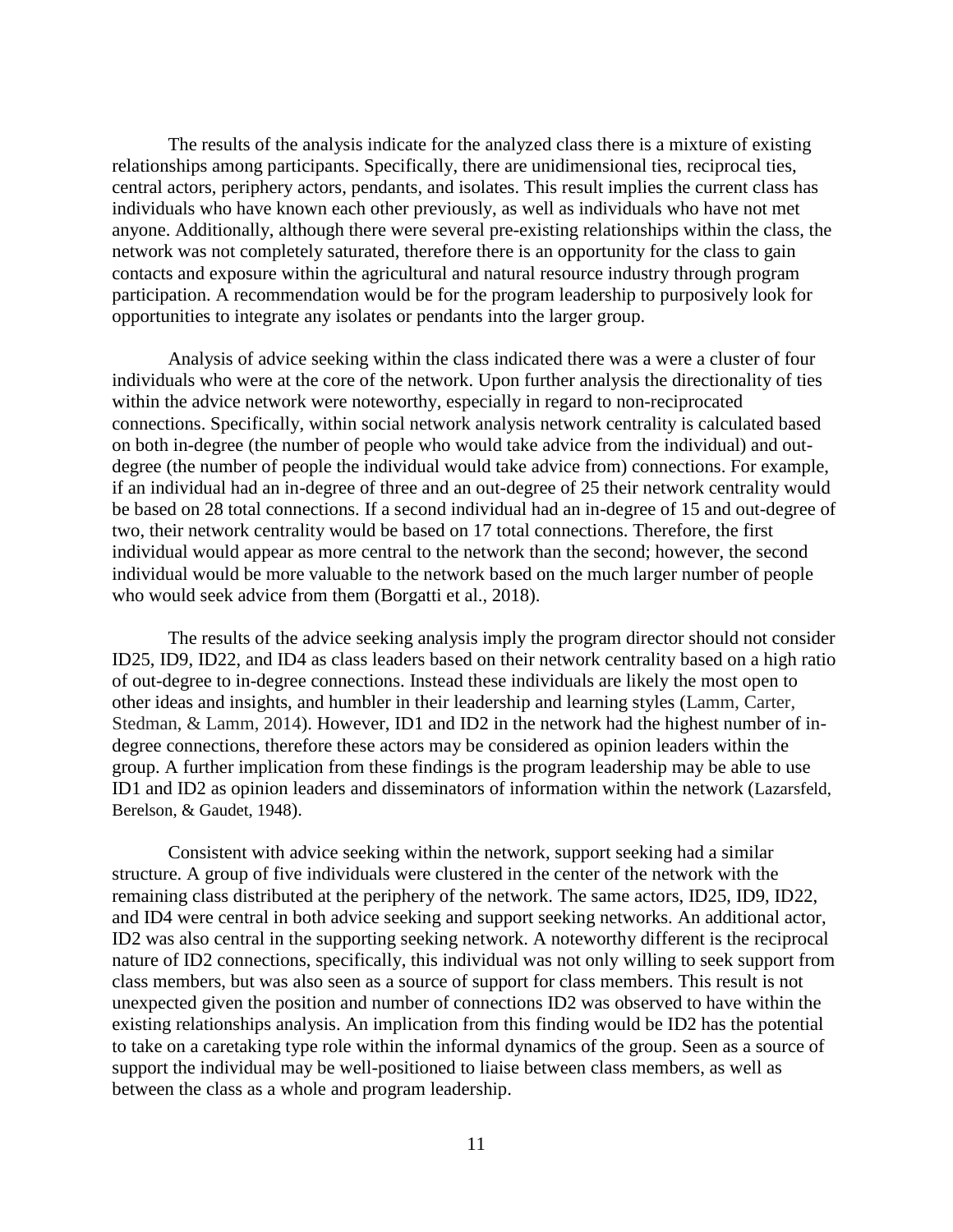Analyzing industry decision influence resulted in a less dense and less cohesive network. The results are expected given the diversity of ANR industries leadership development programs generally recruit from (Lamm, Lamm, & Carter, 2014). However, the results may also be valuable for the program leadership as specific experiences and educational interventions are planned. For example, if a goal for the program is to expose participants to a wide variety of ANR industries it may be more important to focus on the industries represented by isolates in the network. Specifically, ID6, ID8, ID14, ID17, and ID23 are not connected to the network indicating their industries are unique and not influenced by other actors in the class. Therefore, providing exposure to these industries may be beneficial for the participants. To the contrary if a goal for the program is the focus on a limited number of industries with the highest concentration of existing exposure it may be more appropriate to focus on the industries represented by more central actors in the network. Actor ID4 had the highest number of total connections, and ID10 had the highest number of in-degree connections. The industries represented by these individuals may be more appropriate if a more focused, tactical, and in-depth approach is preferred.

Shifting focus from industry decision influence to influence on what happens within industries a similar, but unique network pattern emerged. Unlike previous network visualizations, general influence had a clique formation indicated sub-groups within the class. This structure is informative as it should indicate to the program leadership there are likely specific industries represented within the class and there are actors who serve as bridges between the industries. Actors who serve in bridge roles are unique as they connect two, otherwise isolated cliques. Based on this information a recommendation for the program leadership would be to encourage actors ID4, ID10, ID19, and ID13 to actively contribute to peer learning conversations and share their unique insights (McKeachie & Svinicki, 2013). Active group conversation facilitation may stimulate conversations and perspectives that might not otherwise emerge.

Although there are contributions to both the literature base from a methodological and foundational result perspective, as well as practical implications for the evaluated ANR leadership development program there are limitations that should be addressed. First, interpretations of the results should be done within the context in which the data were collected. The data are only applicable to the program analyzed, trends, and generalizations should not be inferred beyond the class evaluated. Secondly, without existing thresholds to compare to, results and effect sizes should not be inferred. For example, a pre-existing observed network density of 16.6% cannot be interpreted as either dense or not dense. It should only be considered as a quantitative representation at a point in time.

Based on the results of the study and the noted limitations there are recommendations for future research. First, a recommendation would be for additional studies to replicate the analyses within similar environments, particularly ANR leadership development programs. As more results are available in the literature more pragmatic interpretation of results will be made possible. An additional recommendation is for the use of social network analysis to be conducted more widely throughout the agricultural education discipline. As an analytical technique social network analysis can serve to illuminate the otherwise obscured nature of relationships among learners in both formal and non-formal environments (Borgatti et al., 2018). An additional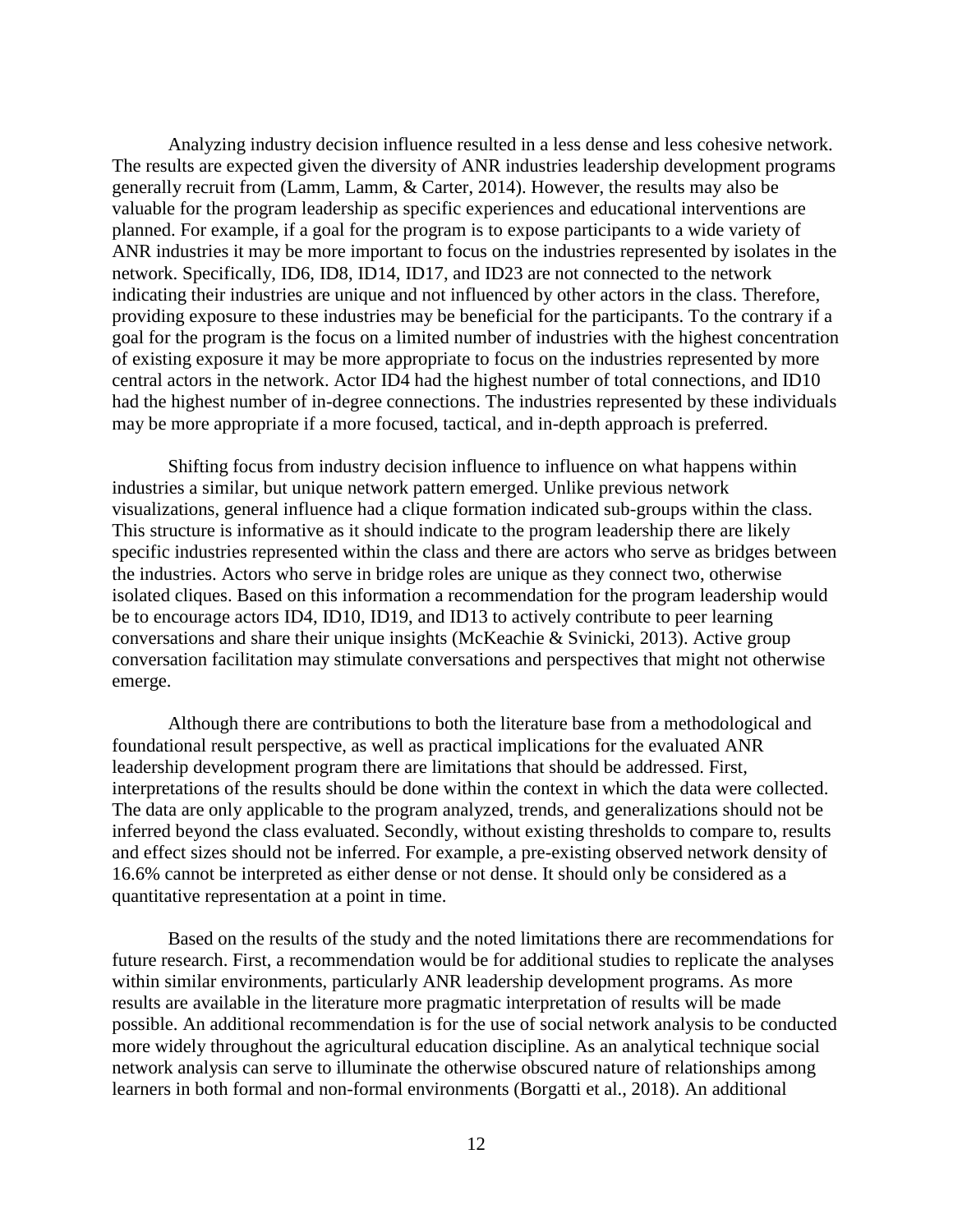recommendation would be to analyze the diffusion of information from leadership development program participants into their networks or influence. Additional analysis of this nature would help quantify and measure the extent the value of information sharing and impacts associated with leadership development programs. As additional empirical data are collected related to social networks and information sharing, a recommendation would be to extend beyond binary measures of information sharing and to capture types and fidelity of activities and interactions. The more robust the data, the more actionable and informative the results can be for program directors. From a practical perspective a recommendation would be to collect social network data at both the beginning and end of ANR leadership development programs. Analysis of the difference in network composition and density following a program may serve as a valuable, quantitative, measure of impact and program efficacy. Such analysis will help to extend the results of this study and further inform "evaluation methods, models, and practices [that] are effective in determining the impacts of educational programs in agriculture and natural resources" (Roberts et al., 2016, p.43).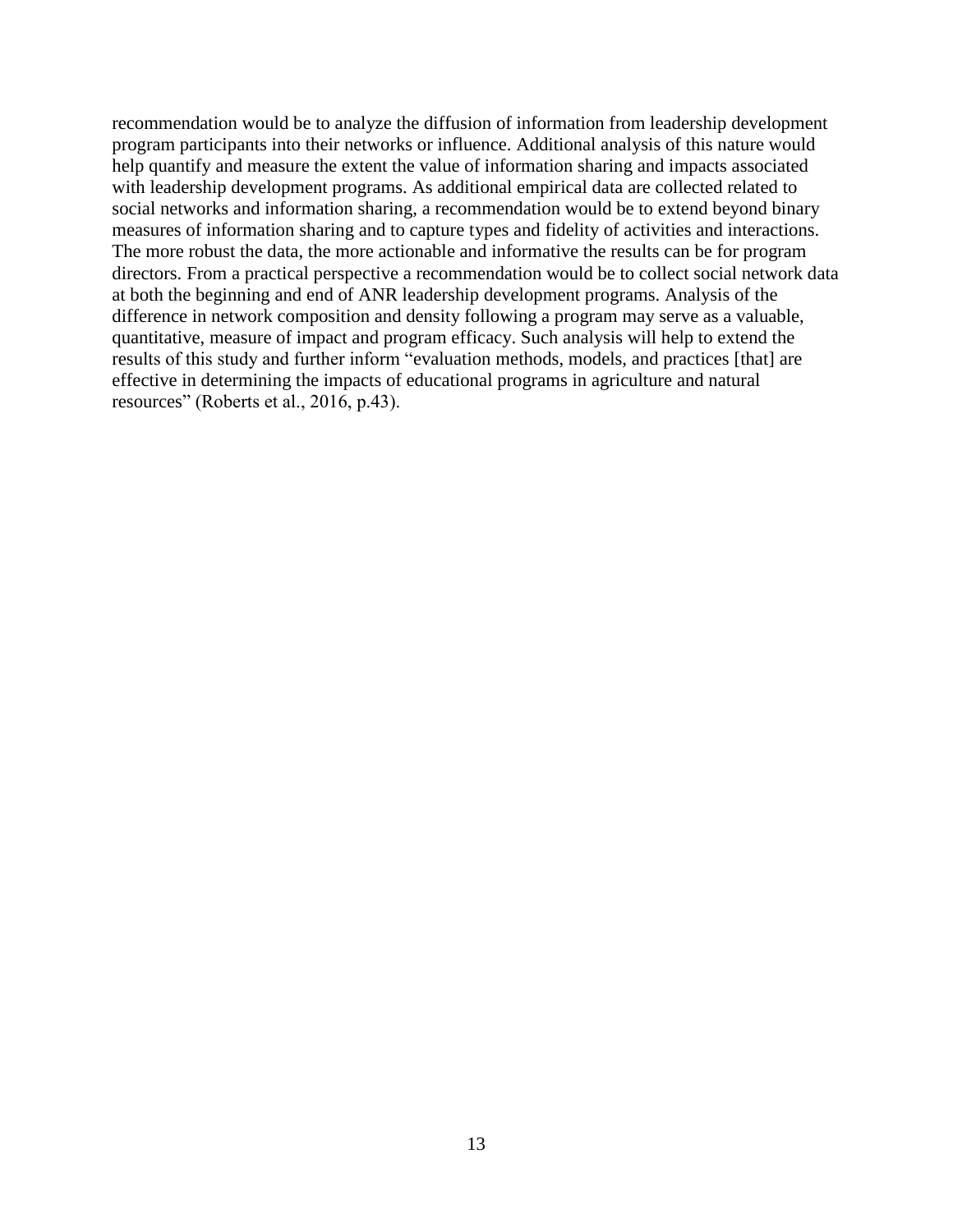#### **References**

Bandura, A. (1977). *Social learning theory*. Englewood Cliffs, N.J.: Prentice-Hall.

- Bass, B. M. (2008). *The bass handbook of leadership*. New York, NY: Free Press.
- Bono, J. E., & Anderson, M. H. (2005) Advice and influence networks of transformational leaders. *Journal of Applied Psychology, 90*, 1306-1314.
- Borgatti, S. P., Everett, M. G., & Johnson, J. C. (2018). *Analyzing social networks*. Thousand Oaks, CA: SAGE.
- Borgatti, S. P., & Halgin, D. S. (2011). On network theory. *Organization science*, *22*(5), 1168- 1181.
- Borgatti, S. P., Mehra, A., Brass, D. J., & Labianca, G. (2009). Network analysis in the social sciences. *Science (New York, N.Y.), 323*, 892-895. doi:10.1126/science.1165821
- Brass, D. J., & Burkhardt, M. E. (1993). Potential power and power use: An investigation of structure and behavior. *Academy of Management Journal, 36*, 441-470.
- Burt, R. S. (2009). *Structural holes: The social structure of competition*. Cambridge, MA: Harvard University Press.
- Chrobot-Mason, D., Gerbasi, A., and Cullen-Lester, K. L. (2016), Predicting leadership relationships: the importance of collective identity. *The Leadership Quarterly, 27*, 298– 311.
- Coleman, J. S. (1988). Social capital in the creation of human capital. *American Journal of Sociology*, *94*, 95-120. https://doi.org/10.1086/228943
- Erickson, B.H., (2004). The distribution of gendered social capital in Canada. In: H. Flap, and B. Volker (Eds.), *Creation and Returns of Social Capital (*pp. 27–50). Routledge, London.
- Hsung, R. M., Lin, N., & Breiger, R. L. (Eds.). (2010). *Contexts of social capital: social networks in markets, communities and families* (Vol. 43). Routledge. [Kindle version]. Retrieved from Amazon.com
- Ibarra, H. (1993). Network centrality, power and innovation involvement: Determinants of technical and administrative roles. *Academy of Management Journal, 36*, 471-501.
- Johnson, J. C., Boster, J. S., & Palinkas, L. A. (2003). Social roles and the evolution of networks in extreme and isolated environments. *Journal of Mathematical Sociology, 27*(2-3), 89- 121. doi:10.1080/00222500305890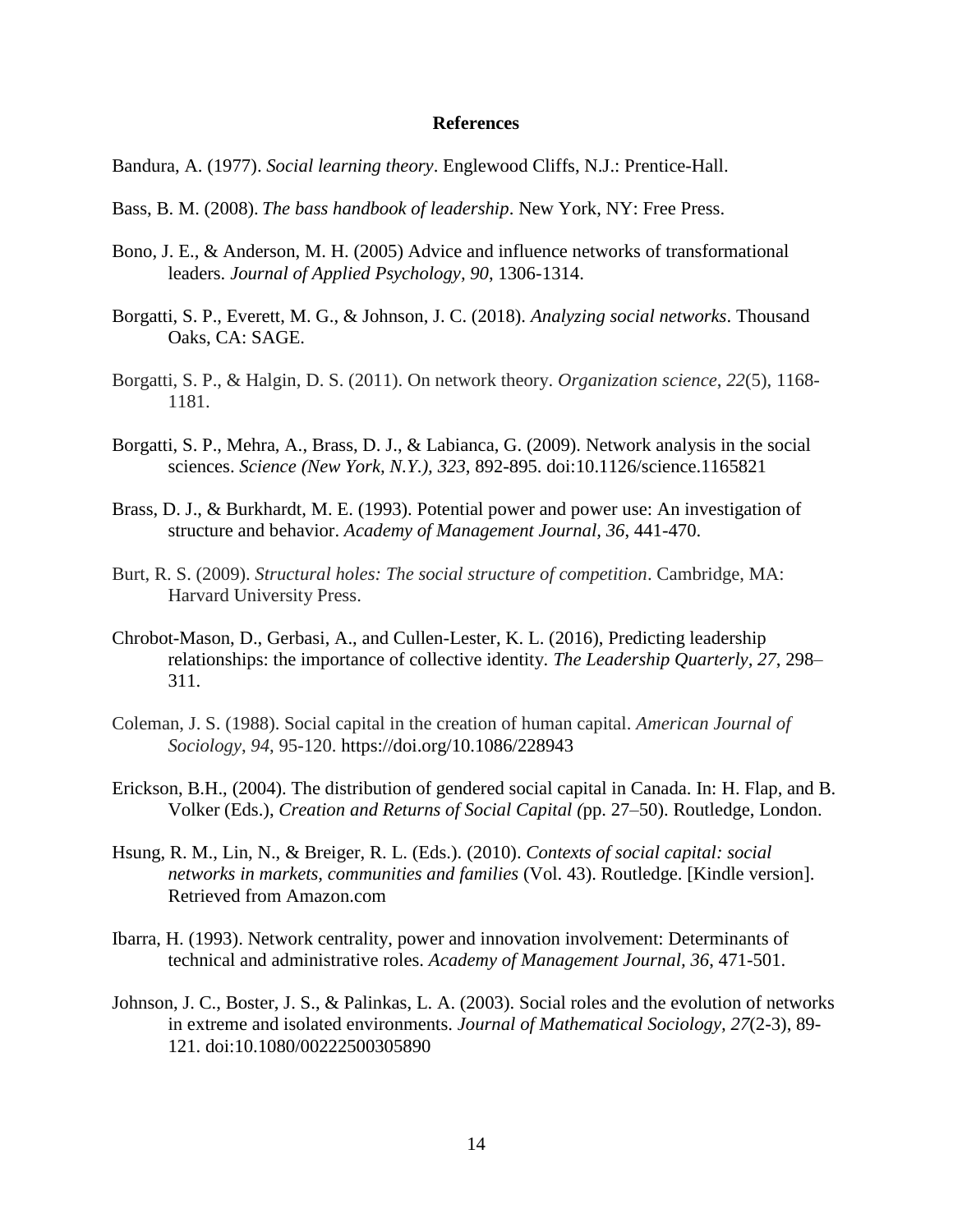- Kaufman, E. K., Rateau, R. J., Carter, H., & Strickland, R. (2012). What's context got to do with it? An exploration of leadership development programs for the agricultural community. *Journal of Leadership Education, 11*(1), 121-139.
- Kellerman, B. (2012). *The end of leadership*. New York, NY: HarperCollins.
- Kelsey, K. D., & Wall, L. J. (2003). Do agricultural leadership programs produce community leaders? A case study of the impact of an agricultural leadership program on participants' community involvement. *Journal of agricultural education*, *44*(4), 35-46, doi:10.5032/jae.2003.04035
- Lamm, K. W., Carter, H. S., & Lamm, A. J. (2016). Evaluating extension based leadership development programs in the southern united states. *Journal of Agricultural Education*, *57*(1), 121-136. doi: 10.5032/jae.2016.01121
- Lamm, K. W., Carter, H. S., Stedman, N. L., & Lamm, A. J. (2014). Teaching transformational leadership to undergraduate agricultural leadership students: Using the personality trait of agreeableness to improve understanding. *Journal of Agricultural Education*, *55*(4), 24- 37.
- Lamm, A. J., & Lamm, K. W. (2017). Mapping the money: a social network analysis of funding relationships amongst higher education biology opinion leaders**.** *Natural Sciences Education, 46*(1)*,* 1-10, doi:10.4195/nse2017.03.0006
- Lamm, K. W., Lamm, A. J., & Carter, H. S. (2014). Opinion leadership development: Context and audience characteristics count. *Journal of Agricultural Education*, *55*(2), 91-105.
- Lazarsfeld, P., Berelson, B., & Gaudet, H. (1948). *The people's choice* (2nd ed.). New York: Columbia University Press.
- Lin, N. (2008). A network theory of social capital. In D. Castiglione, J. W. van Deth, & G. Wolleb (Eds.), *The handbook of social capital* (pp. 50-69). New York, NY: Oxford University Press.
- Lin, N., Fu, Y., & Hsung, R. (2001). The position generator: Measurement techniques for investigations of social capital. In N. Lin, K. Cook, & R. Burt (Eds), *Social capital, theory and research*: 57–81. New York: Aldine de Gruyter.
- McKeachie, W., & Svinicki, M. (2013). *McKeachie's teaching tips*. Cengage Learning.
- Mollenhorst, G., Völker, B., & Flap, H. (2008). Social contexts and personal relationships: The effect of meeting opportunities on similarity for relationships of different strength. *Social Networks*, *30*(1), 60-68.
- Northouse, P. G. (2013). *Leadership: Theory and practice* (6th ed.). Thousand Oaks: Sage Publications.